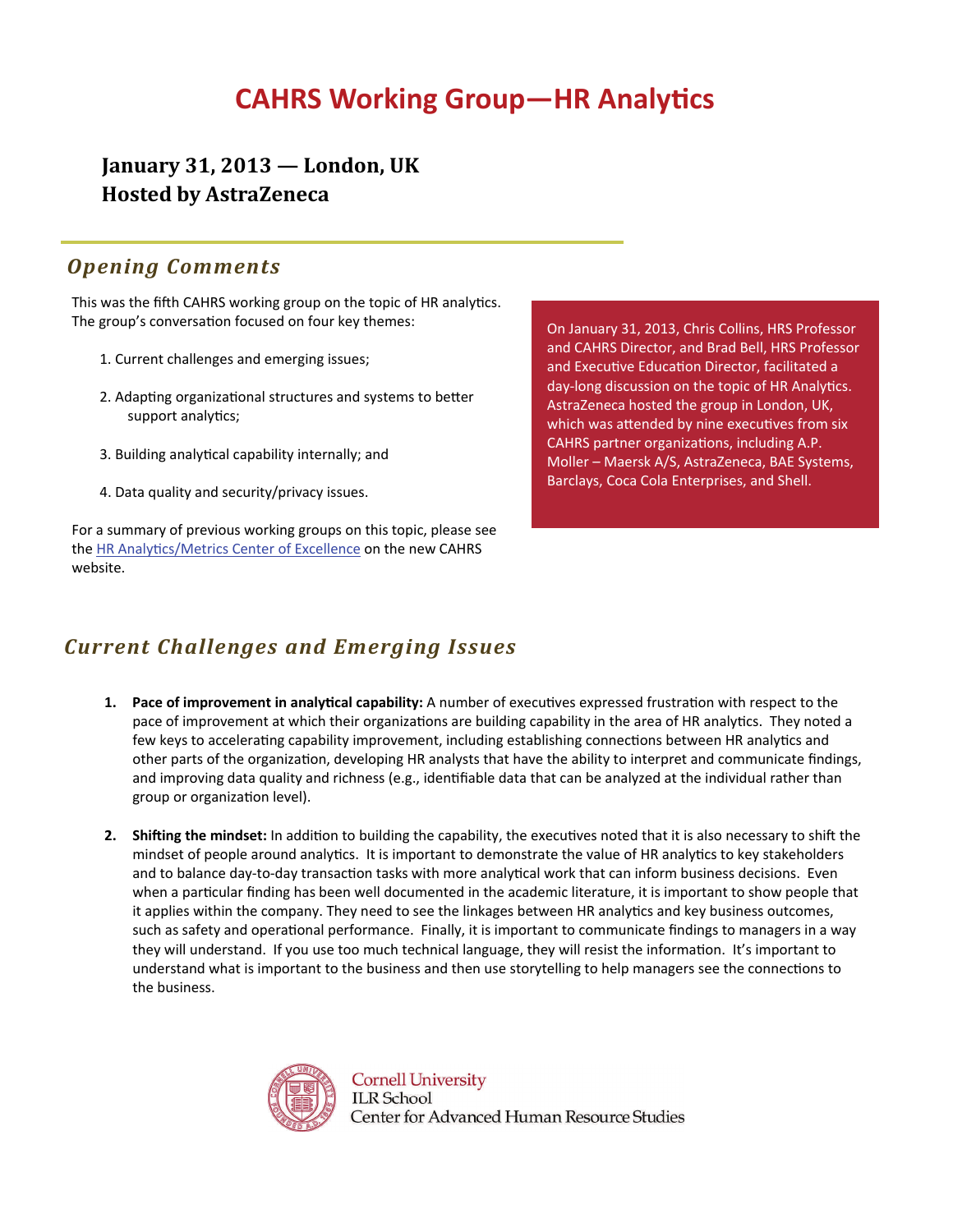### Page 2 **CAHRS** Working Group—HR Analytics

- **3. Increasing ability to influence acƟon:** One key capability that was called out was the ability of analysts to influence HR managers or line managers to take action based on the data and analyses that were run. One aspect of this capability is for analysts or the analytics team to clearly understand the context of the business and be able to develop recommendations that go along with the analyses – that is, that they are able to present ideas of what to do or how to respond and not just present the result of the analyses. A second aspect of this capability seems to be centered around communication skills and the ability to effectively communicate ideas, complex analyses, and solutions in ways that managers can both understand the results and will respond positively to the message
- **4. IntegraƟng disparate systems:** ExecuƟves noted that systems located in different countries often do not talk to each other. In addition, reporting systems are often tailored to individual manager or business needs, which can result in thousands of customized reports. Organizations are currently working toward integrating disparate systems and creating more streamlined reporting systems that focus on core analytics (e.g., headcount) that everyone wants and needs. One of the key challenges associated with building a global platform is security.
- **5. Global/organizaƟon‐wide versus localizaƟon.** There was some debate and discussion of the need to localize analytics to look within specific business units or locations because of the varying nature of strategy, customers, and employee capabilities versus the need to focus on system/companywide analytics and analyses. There seemed to be some agreement that analysts needed to have detailed knowledge of each of the different business units or regional differ‐ ences or to be able to partner with line or HR leaders on the ground to understand contextual differences that affect the interpretation of results and an understanding of when to look at data and run analyses at local versus corporate levels of analyses.

#### *Adapting Organizational Structures and Systems*

The executives provided information on their current models of HR analytics and also discussed how they are adapting organizational structures and systems to better support and build the capability internally. Some of the themes that emerged from this discussion included:

- 1. **Evolution over time:** The participants noted that analytics in their companies originated in the form of transactional reporting. Within this model, it was not uncommon for the function to generate hundreds if not thousands of reports each year, and very little time was spent on project work and analytics (< 20%). Over time, organizations have evolved their structures and systems to gradually shift more emphasis to building forecasting and analytical ability. One way this has been done is by implementing self-report tools (i.e., automation) and focusing on core, rather than highly customized, reports. It has also been accomplished by shifting basic reporting to shared service centers or outsourcing transactional activity. Similarly, a number of the participants noted that they are gradually shifting from data mining to more predictive analytics. Again, this is often achieved by outsourcing or automating basic data mining activities.
- **2. Outsourcing:** Although outsourcing transactional reporting can free-up more internal capacity for project work and analytics, the participants noted that outsourcing comes with its own challenges. For example, HR business partners need to be more precise about the data/reports that they want. When reports are run internally, analysts often recognize when a partner's request deviates from what they really want or need. With outsourcing, when you ask for a report on X, they provide a report on Y because they don't know the context of the organization. In addition, some organizations have found that their outsourcing contracts do not contain a provision for reporting. So, they can get raw data from the outsourcer, but not reports. In sum, outsourcing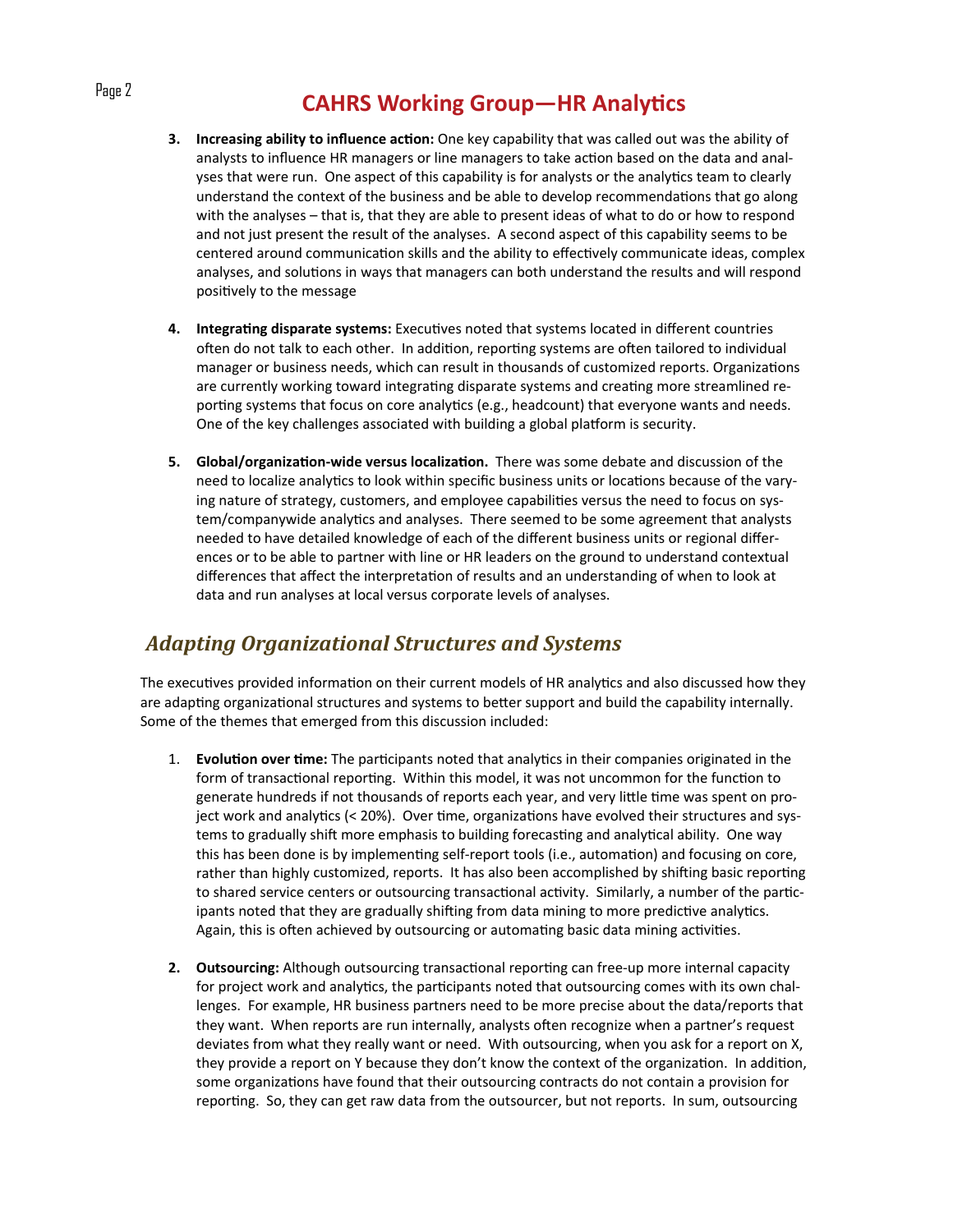can free-up capacity for more strategic analytic work, but it sometimes creates challenges in terms of basic reporting.

- **3. Sometimes smaller is better:** Several executives noted that there are benefits to limiting the size of the analytics team. If the team grows to 20 or 30 people, there can be the tendency to do analytics simply for the sake of analytics. When the team is smaller, you have to focus on only what is essential. It also forces a close examination of what analytics services need to be closely aligned with the business, and what can be moved out.
- 4. **Organizational structures:** *Where* the analytics team sits was variable across the different companies. In some organizations it was positioned in the top leadership team, whereas in others it was located with compensation and benefits, talent management/performance management, or OD/ HRD. It appeared that where the team was located within the organizational structure largely depended on how analytics were primarily utilized by the company (e.g., operational decisions vs. talent‐management decisions).
- **5.** Should HR analytics be separate from the broader organizational analytics team? Multiple participants noted that their organizations had large analytics teams that were looking at consumer or customer insights, operational effectiveness, and/or economic trends and wondered if HR analytics might be better positioned in that broader team or might be absorbed by this broader team. The upsides of being part of a broader team might include greater access to and ability to integrate data across employee, operational, customer and financial outcomes and potentially a greater understanding of business or strategic issues to address. However, the downside included a dimin‐ ished focus on key people and HR drivers of the business and a disconnection from the HR function and activities.

#### *Building AnalyƟcal Capability Internally*

As noted earlier, a number of the participants expressed frustration with regard to the slow pace at which their organizations have developed analytical capability. Yet they also noted gains in this area and shared how they are approaching this issue:

- **1.** Different paths: When building analytical capability internally, there are two primary paths that organizations can follow. The first is to look for the blended person - the individual who can run the analytics and also interpret the data and tell the story to consumers (e.g., managers). The second path is to develop a department that is staffed with role specialists – the statistics and methods experts and the consultants who communicate the story to consumers. Participants noted that the blended person is very difficult to find, as the two skillsets are often mutually exclusive. The challenge with the department model is attracting the consultants to the analytics function. Whether they will want to join the department depends on whether they see analytics as a valueadded function; are they just running reports or are they doing projects that are impacting the business? In addition, talent is sensitive to how moving into analytics may impact their careers. Are there people who have used their experience in the analytics function to advance within HR or the organization? Participants noted that you can create visibility for the function by putting highly visible people into analytics, which gradually becomes self-perpetuating.
- **2. Training:** Participants noted that the analytical ability of HR talent is generally not very high. Thus, some organizations have created information analytics courses, which are often targeted at their graduates. In addition, companies have developed programs designed to provide business partners with a basic understanding of analytics and how to use them. Participants noted that it is much harder to train HR generalists how to run good analyses than it is to teach them how to ask good questions.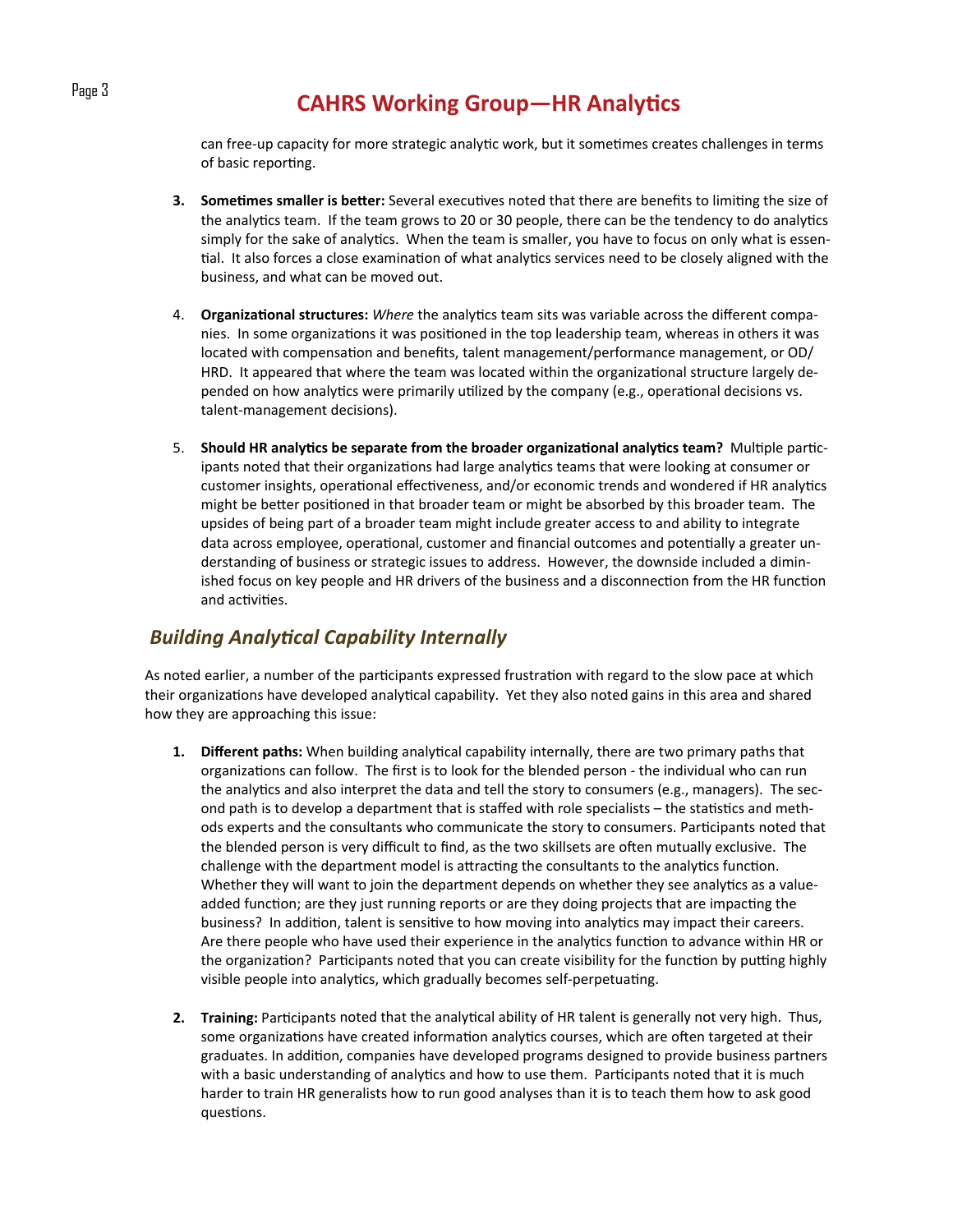### Page 4 **CAHRS** Working Group—HR Analytics

3. **Importing and expanding the capability:** A number of the executives noted that there is strong technical and analytical capability in other parts of their organizations. One approach to capability building is to import this talent into the analytics function, but the challenge is attracting these individuals to HR, which they often see as a non-technical specialty. Several participants also noted that in the future they want to expand the capability cross-functionally - not just in HR and finance, but in all functions.

#### *Data Quality and Security/Privacy Issues*

Issues surrounding data quality and security/privacy were salient in much of the discussion throughout the day. A few of the specific issues that were discussed included:

- **1.** Building credibility: Participants noted that data quality is critical to building credibility for the analytics function. One organization, for example, noted that over time the businesses have come to see HR as the "one version of the truth" when it comes to fundamental metrics, such as headcount. By getting the basics right, the function has established the trust necessary to grow its influence within the organization. At the same time, participants noted that data quality is an issue in the early stages of the journey. Rather than waiting for the data to be perfect, participants realized that they needed to start reporting to hold people accountable for data quality and to recognize where gaps in the data reside.
- **2. Data privacy:** When dealing with data from certain countries, data privacy issues can create chal‐ lenges. For example, one company found that they were unable to share data for Germany and Canada with a provider in Manila for some basic data checking. The result is that sometimes analyses or reports cannot be run with subsets of data situated in different locations. Participants also noted that data privacy issues can arise when trying to make data (e.g., from engagement surveys) individually identifiable. Response rates may decline, but typically only in locations with low trust, which is useful intelligence. In difficult locations, such as Germany and France, employees can be allowed to voluntarily self-identify. Another strategy is to have an external partner, such as a university, house and analyze the identifiable data, so that the company never has access to individual responses.
- **3.** Data security: Data security is always a concern, particularly when dealing with systems that are integrated globally. When implementing self-reporting tools, data access can be restricted via individuals' credentials within the HRIS. More broadly, it is important to have clearly defined access rules that dictate who can see what and why, and to build those rules into the system architecture.
- **4. Contractor data:** Participants noted that contractor data always raises concerns with the organization. It is important to push back against the legal department, because they will always resist including them in data systems. One solution is to classify contractors as externals in the HRIS.